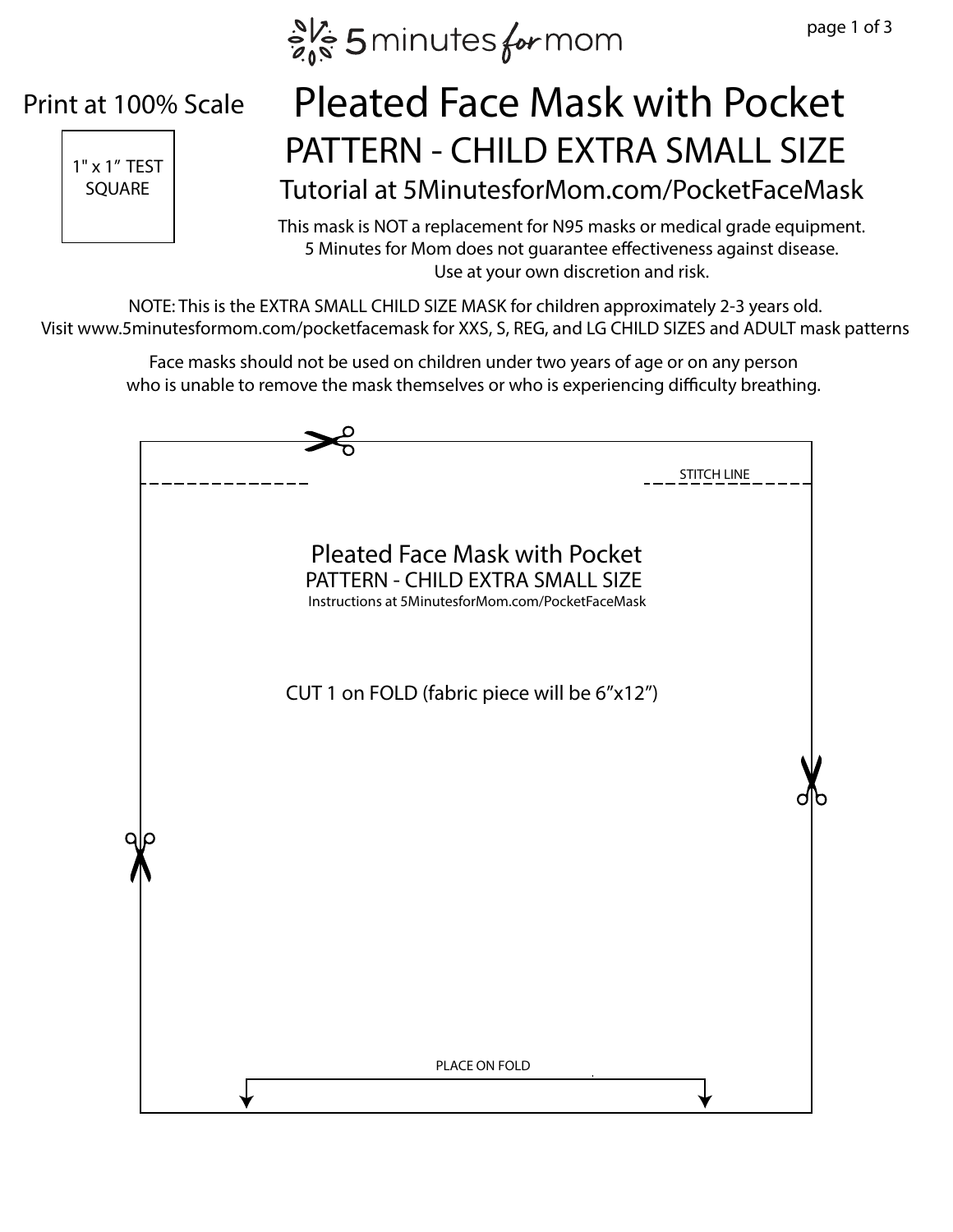$e^{N_c}$  5 minutes for mom

#### Print at 100% Scale



## $\left| \begin{array}{ccc} 1^{\frac{1}{100}} & \text{PATTERN} - \text{CHILD EXTRA SMALL SIZE} \end{array} \right|$ Pleated Face Mask with Pocket

SQUARE | Tutorial at 5MinutesforMom.com/PocketFaceMask

This mask is NOT a replacement for N95 masks or medical grade equipment. 5 Minutes for Mom does not guarantee effectiveness against disease. Use at your own discretion and risk.

NOTE: This is the EXTRA SMALL CHILD SIZE MASK for children approximately 2-3 years old. Visit www.5minutesformom.com/pocketfacemask for XXS, S, REG, and LG CHILD SIZES and ADULT mask patterns



Face masks should not be used on children under two years of age or on any person who is unable to remove the mask themselves or who is experiencing difficulty breathing.